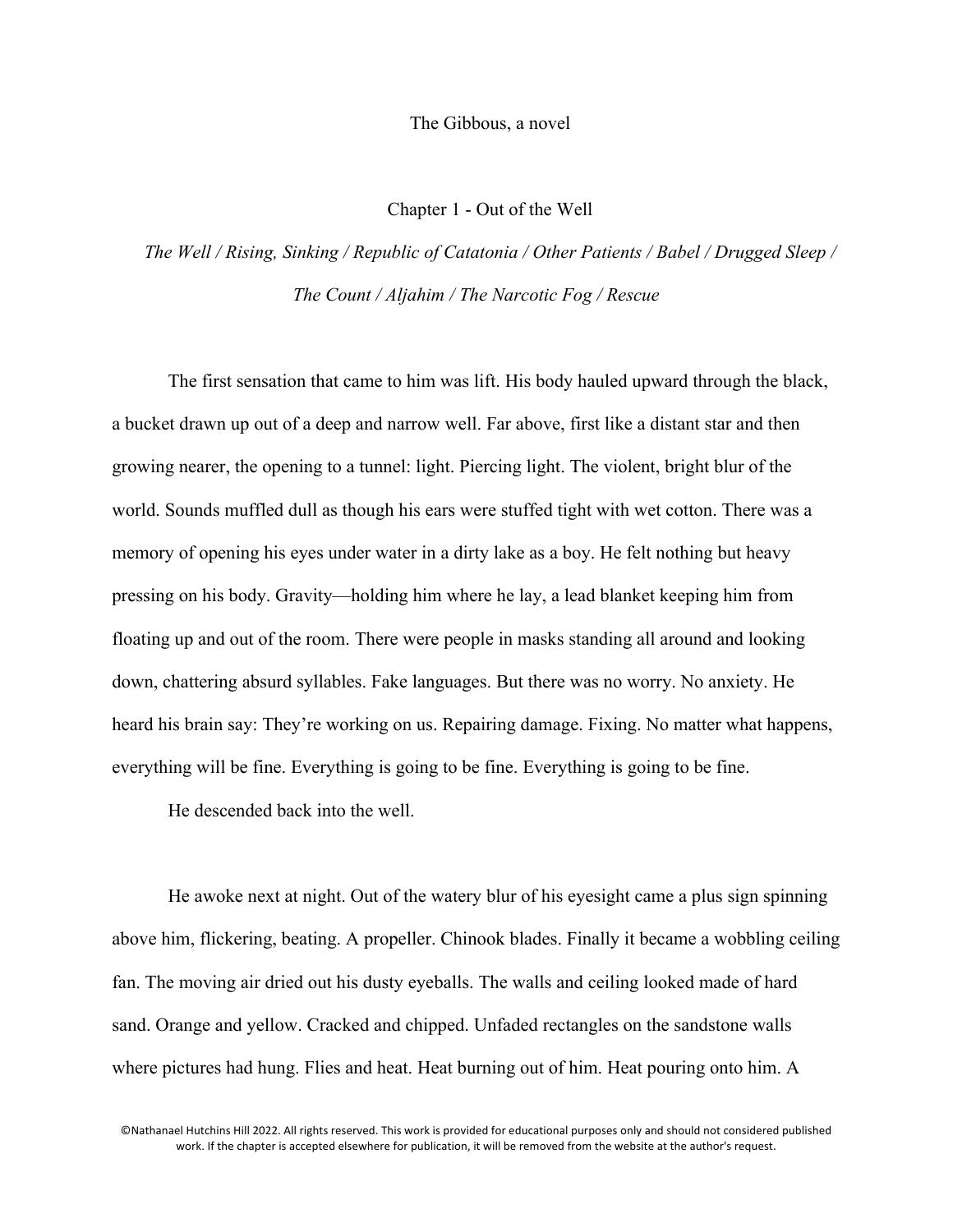beetle tapped stupidly, stubbornly at his bedpost. *Tip-Tip. Tip-Tip.* Machines beeped. Bags of air inflating, deflating. Breathing. There were others in the room with him. Victims? Patients? He could sense them. In other beds like his. A hospital? Drug-dozing minds tethered like kites to frail, suffering bodies. Casualties. *Tip. Tip tip tip.* Right*…*casualties. The word snagged in him like briars in his clothes. Casualties…soldiers. Yes, that was it. Soldiers. There came a vision of his own boots tramping on rocks in the desert mountains. A rushing river far below in a deep gorge. Monkey tracks in the dust. Bullet holes and burned out, skeletal cars. Billowing robes. A warthog grunting. Stars and night vision goggles. An operation. A mission. Contact. Two boys with shepherd's staffs standing on a bright rock. An explosion. The dry earth lifting into the air. Silence.

But most of the memory eluded him. Trying to think was like struggling against quicksand. Thoughts receded as he reached for them. And as he struggled, he sank away again into the dark. That beetle gnawing at his skull. *Tip. Tip. Tip-tip.* The fan wobbling overhead. He couldn't remember his name or where he was. He tried to remember his name and he sank. He tried to remember what had happened to him and he sank. He sank.

Day came. And then night. And then day again. His eyes would open suddenly and then sunlight like a firehose of heat blasting his bed. Then he would close his eyelids against the brightness and when he opened them again it would be dark. Night. Or morning again on a different day. Hospital attendants without faces approached the side of his bed. Wrote things down. Said nothing. Drew blood. Shot pharmaceuticals into his IV. Drifted away again like ghosts on roller-skates. The whole room would flicker, go dark. Sometimes he would hear the tiny scratching of rodents in the walls, the ceiling, or maybe it was his brain trying to think. How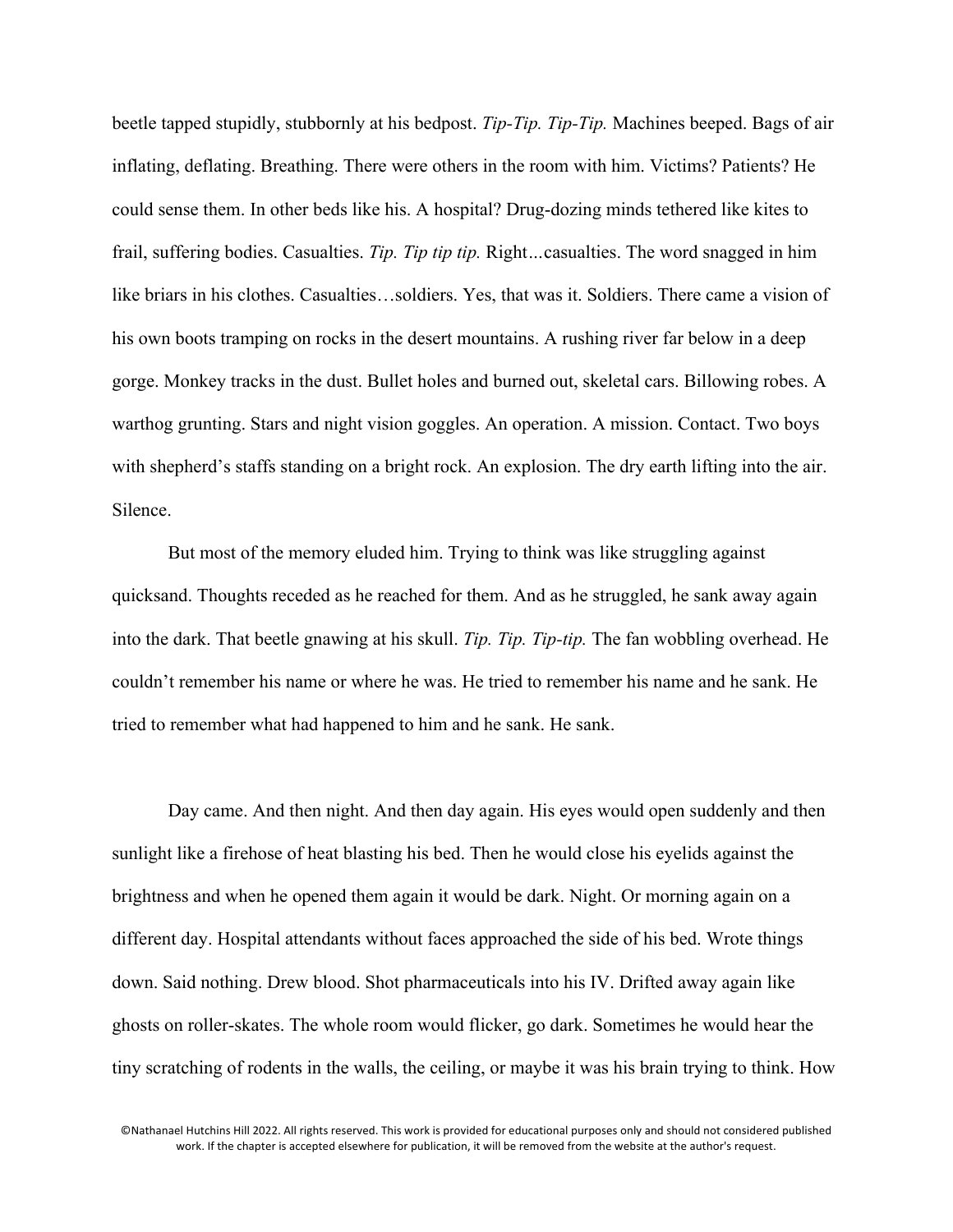hot it was. How hot. He was soaked through with sweat. Then he would shiver. He would tell himself to move. Get up. Just get up! But he could not. His body slack. It was a weakness and fatigue so profound he could barely move his fingers. Whenever the doctor came he would try to speak, but it was as though his throat were filled with hot sand, as though he was a lost and deserted man mouthing the word *Water* to a mirage. Always the clear liquids dripping—drop drop drop—from the bag into the IV cord, and then oozing sometimes cold, sometimes hot, into his arm. The friendly dose. And then drowsiness. A chemical gravity pulling at his eyes and brain into Sleep. Sleep. Morphine sleep bringing nightmares and hallucinations of a crashlanding on Mars. Of Civil War soldiers picking at gangrene with bayonets. Of chrome rims spinning off the wheels and flying like blades through children. Of dogs spitting racial slurs as they walked around on hind legs smoking joints.

Back again, into the well. Nightmares becoming ghosts; ghosts drifting into fog. Fog filling with smoke. Smoke nothing but rain. The rain washing over everything. The Republic of Catatonia.

Slowly, the somnolence lessened and his eyelids could lift apart. Like shipwreck castaways washed up and coming to on a beach, he became aware of the other patients in the room near him. He couldn't see them, but he could hear their breathing. Their groans. Their whispered words if they could form them. When at last he could pivot his head even a quarter turn to his right without suffering a lightning bolt of pain across his back, he strained to look. As he rolled his eye as far as it could go, there at last he saw the man next to him. Burned hairless. Brown and gold and moist, like a beaded rotisserie meat behind a gyro counter. The doctors lay thin bandages across the man, coated him in ointment. A machine helped him breathe. A white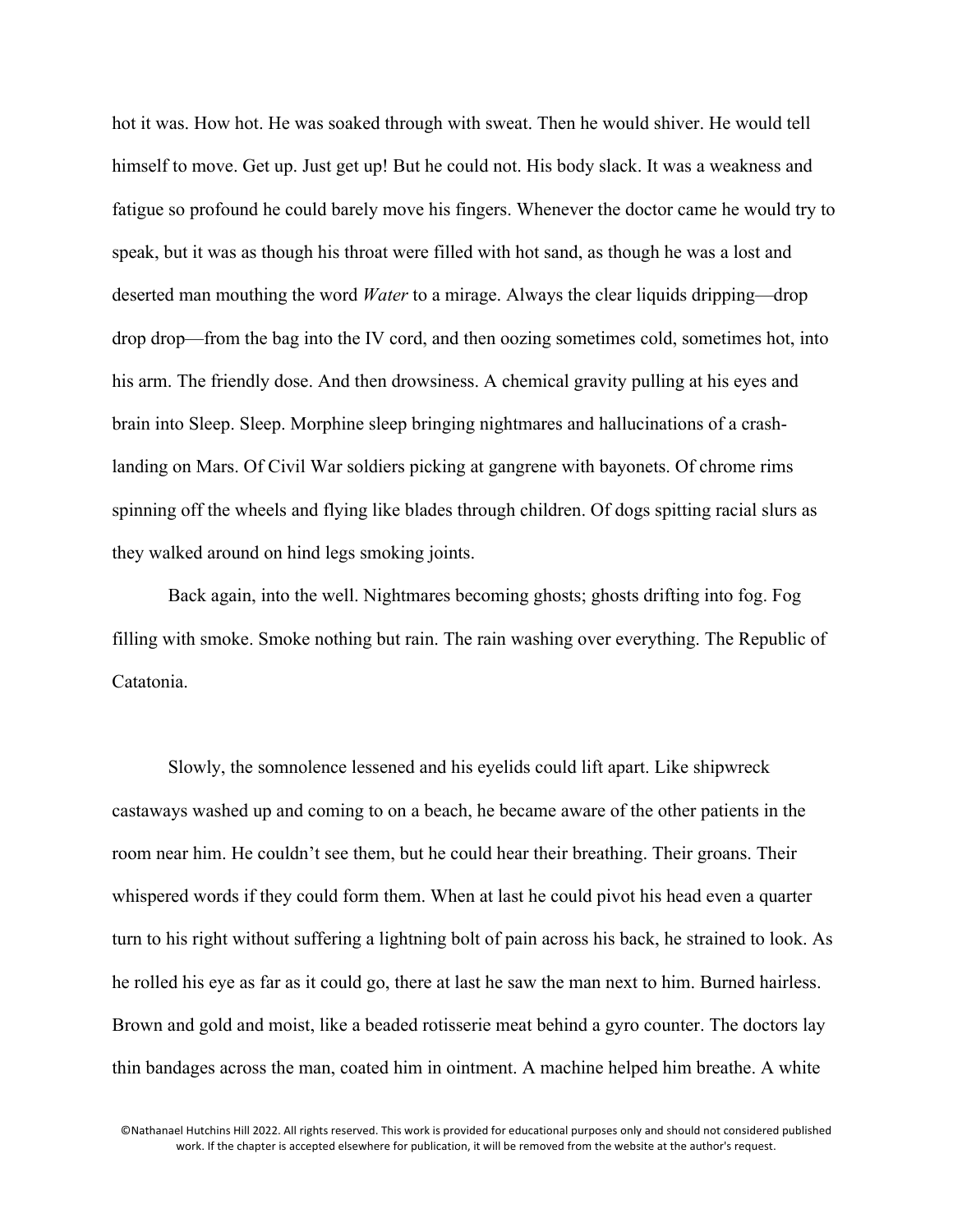accordion bag lifted up and fell down. The burned man would cough sometimes and then whimper. The salty tears burning in his wounds. When he looked away from the scorched man he felt sick. He thought perhaps he could smell him.

There was another patient, a boy he guessed by the sound of his voice, in one of the other beds at the end of the room. The boy stayed quiet all day but at night he screamed senselessly, endlessly, in a chaotic language. The only word the man could discern from the boy's wailing was Mama. *Mama! Mama!* And then one night the boy was quiet and the next morning he heard the nurses changing out the body and bringing in a new patient.

Later, he thought he had already been awake when suddenly he woke up with the word *mama* in his mouth. He worried there had been no boy at all. He wondered too if perhaps he himself had been the burned man.

Somewhere in the distance a rocket screamed down. A concussion rippled the air. Orange dust sifted down from the ceiling and into his eyes. He couldn't even move his hands to wipe them clean.

Through the hours the languages tangled in knots inside his ears. He heard Arabic and Russian. Dutch. Urdu. The burned man next to him mumbled prayers in Pashto. How did he know it was Pashto? What the fuck was Pashto? The doctor who came in the afternoons to take blood from his arm also mumbled in some other tongue. The warning/directions on the IV stand next to his bed were printed in French.

I speak English, he said in his mind. And then other thoughts trailed after that one: *Pero la lengua le gusto espagnol tambien.* 

*"*What?" he asked himself.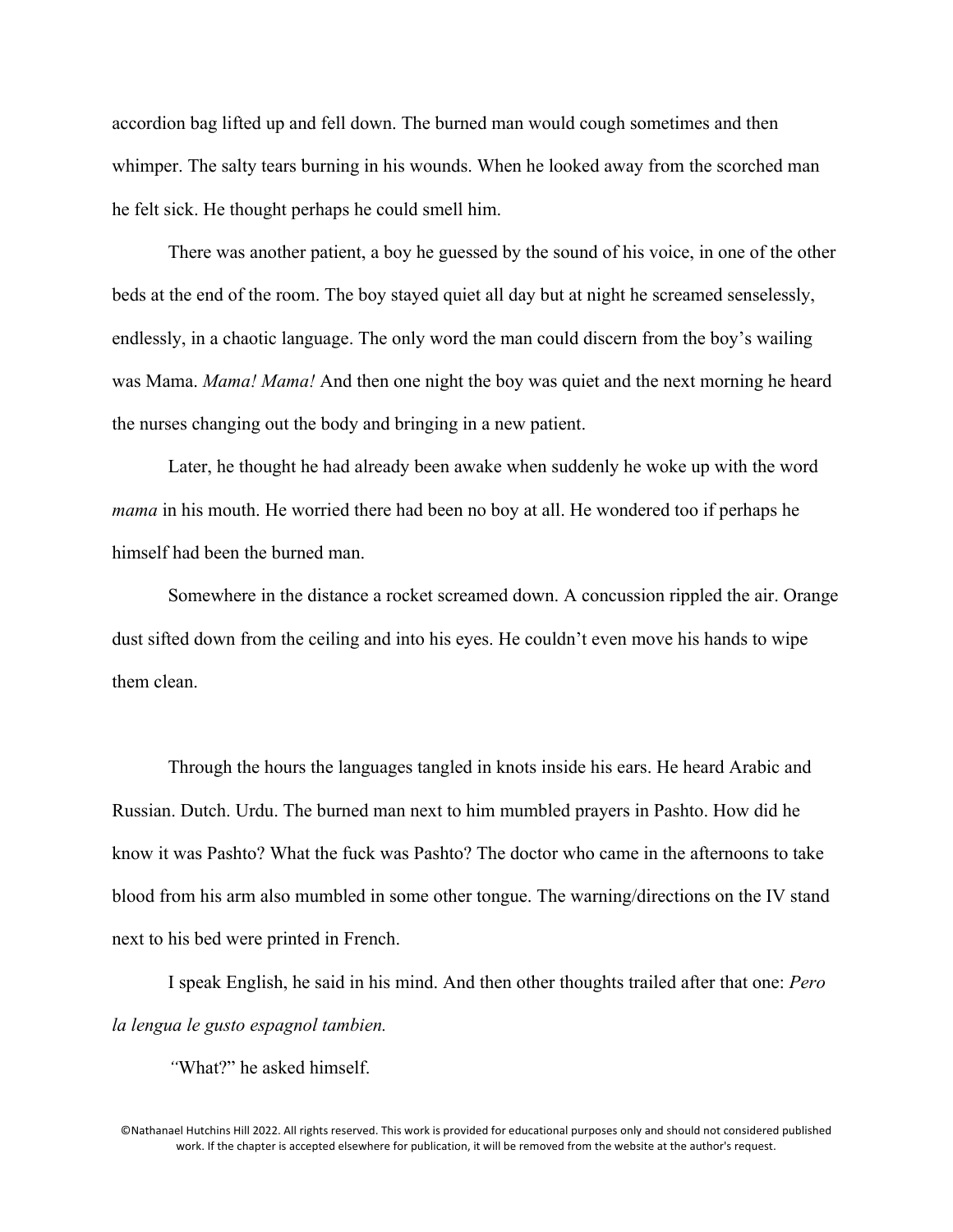No answer.

"What?"

"Qué?"

"Who said that? Hello?!"

The next morning he tried speaking to the nurse. A man with eyes like charred wood and lashes long and upturned. He gave no response but quickly called for a doctor who put another dose in his IV.

No. Please. Tell me my name. Tell me where…tell me who…

But then he was washed away again by a torrent. A whirlpool pulling a swimmer into the deep. It might have been days maybe, that he was down.

The memory of opening his eyes under water in a dirty lake was from his late boyhood. Call him eleven. Summer. They were swimming with girls off a dock. He'd wanted to look at their bodies. So as they laughed and splashed and tread water he made as though to dive after something on the bottom, but instead he turned to try and find their long-limbs and slenderness from below. Only the water was too silty to see anything. There was only a murky film over his eyes. A wash of grey and brown. He surfaced again, having seen nothing.

It was like that now—eyes blinking through cloudy water—coming back to wakefulness in a too-bright, bewildering scene. There was a penlight blasting into one eye and then the other. There was a doctor behind the instrument, peering down like a lapidary assessing the value of a cracked jewel. The doctor's eyes were hidden by the reflections on his glasses.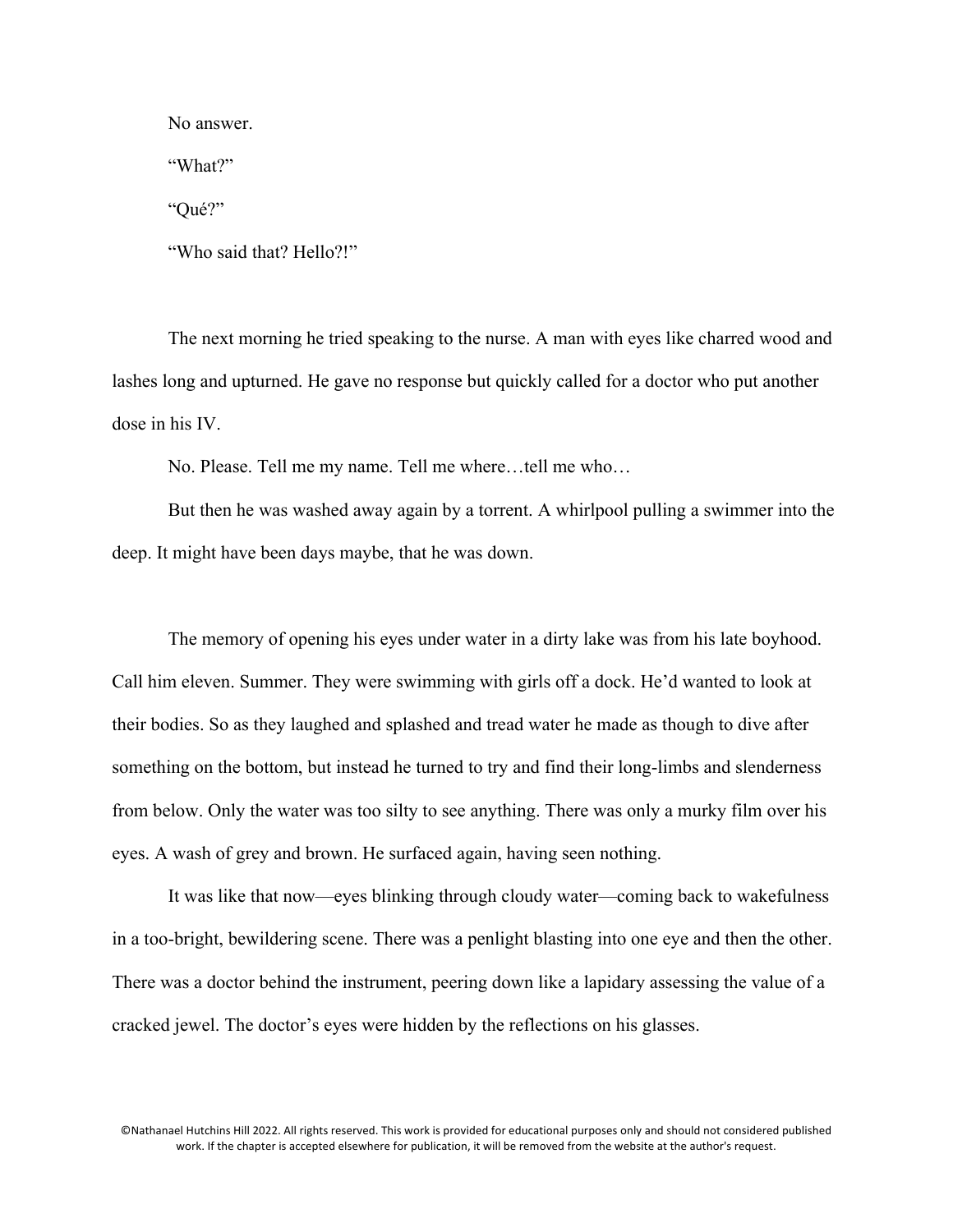He tried to speak, and noises came out, but the words were malformed and incomprehensible.

"Do not speak," the doctor said in a thick accent. "Your mouth is burned and we have on you now a muzzle. You are screaming in the night. 'Mama, mama!' But your Mama is not here and you only wake the others."

There was a jarring quality of being spoken to. Reassurance he wasn't dead. The doctor took notes on a notepad. The doctor was neither kind nor unkind. The doctor took his pulse with unmanicured fingers. There was dirt under his nails. Hair on his knuckles. A tattoo where a wedding ring should be.

"You should not still be living," the doctor said in that strange accent. All the man could think of was The Count on Sesame Street. Where was the Count from? "Is a scientific anomaly you breathe. You understand this? You are lucky. Like survivor from plane crash, you see? Lucky that you breathe."

Only his surgical mask moved as he spoke.

"Where am I? What happened?" he tried to ask. "Why can't I move?" Malformed murmurs were all that came out. Dog whimpers. "What's my name?"

"No talking. For now. Must rest, you see? Good boy. Rest."

The Count leaned across him and yanked on something and his body was clasped even tighter to the bed. Restraints. Then the Count increased the flow on the drip and once again the chemical sleep poured into his arm and swallowed his body inch by inch—a fast, delicious tide.

The doctor lifted like a Peter Pan on wires over a stage. *Vonn! Too! Thrrree!* he called as he flew from the room. He missed the wobbling ceiling fan blades by inches. A centipede the length of a belt zipped across the ceiling. Faces began to emerge from the orange walls and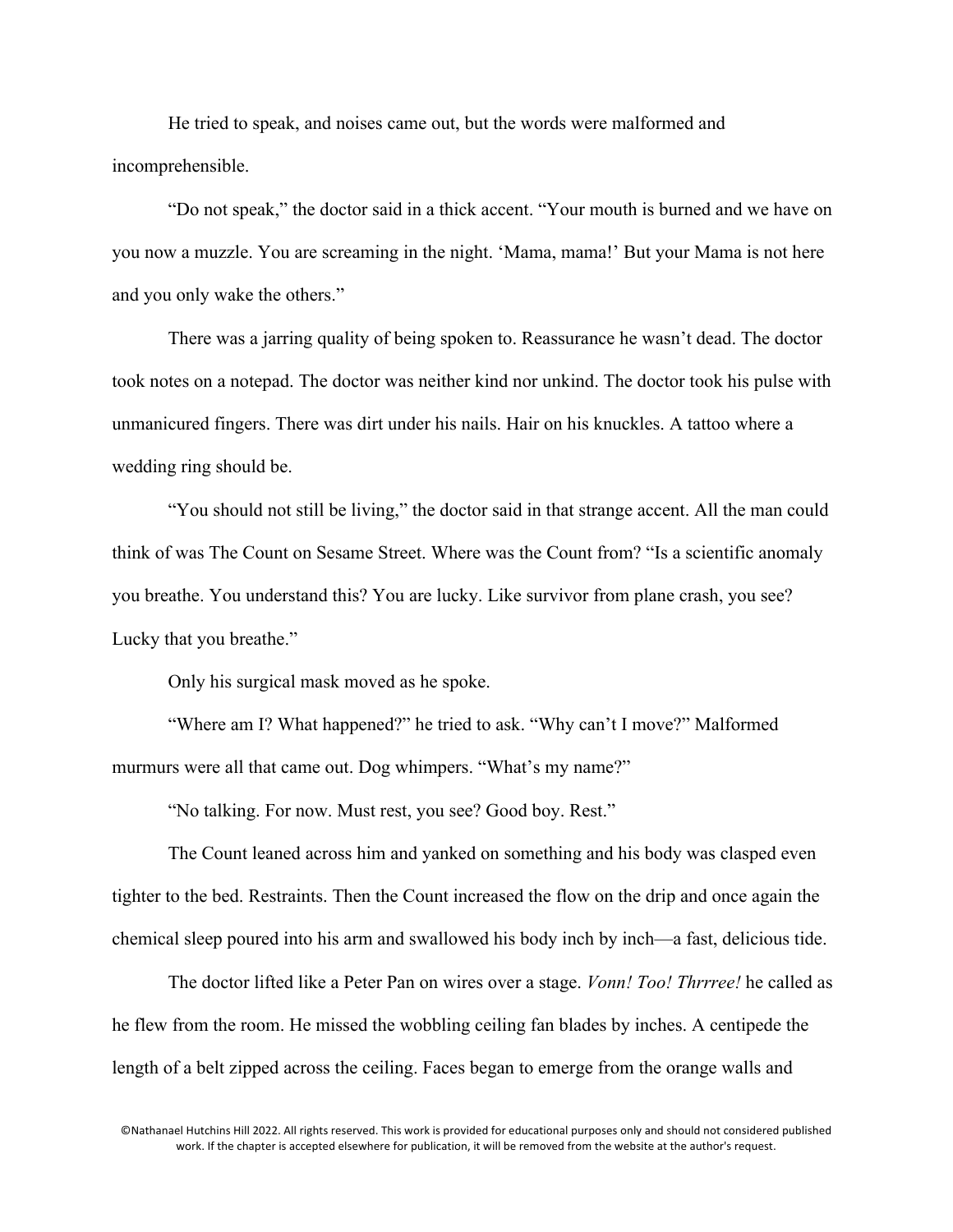moaned at him. The stupid beetle *tip-tipped*. And then the world hushed and the room filled with warm water like a bath.

Next time he woke it was dawn. A day later. Maybe two. Maybe it had only been hours. There was sand in his eyes and he felt the narcotic nausea from the last dose lingering. His body itched for the next dose to set it right again.

The burned man was now gone. The man they brought in to replace the burned man was a triple amputee with bandages spiraling his head like whipped cream on a sundae. Only the man's expansive, woolly, black beard spilled out from beneath the bandages and revealed a human underneath it. His one arm seemed miraculously unscathed though the nurses handcuffed it to the side rail because he kept picking at his bandages.

In the meantime his own gag had worked loose. He wrenched his jaw back and forth to free his mouth and then, in the small hours, when the guard-nurse went to the lavatory, he tried to speak out to the triple amputee. His tongue felt like a limp frog in his mouth. Still he managed to call out a few syllables.

"Hey! Hey, man. Fuck are we?"

The amputee slowly turned his head to see the man who addressed him.

"What is this place?"

The one-armed man looked back at him with an emotionless gaze and said nothing.

"Can't you talk? Fuck," he said into the room. "The fuck is going on?"

It was so hot. His skin itched like layers of poison ivy. Nausea like a spinning boat. Still he couldn't move. He was sick. He felt his heart trying to slide into his throat. The veins in his neck and head pulsing. His bones were hot.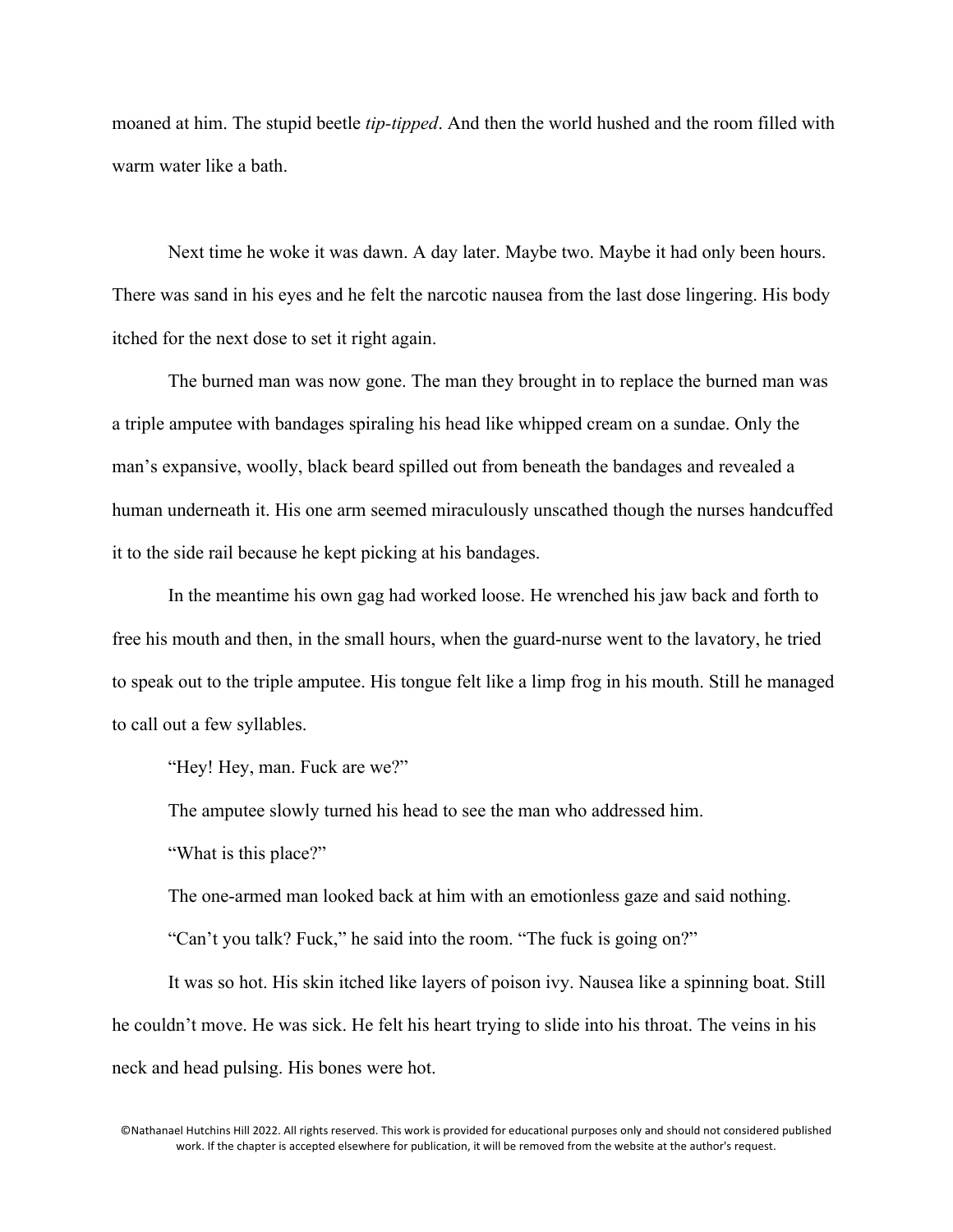The amputee said something.

"What? What?"

"Aljahim," the amputee said through his wrappings. "Aljahim."

This meant nothing to him.

Hours later, midday, wild with the morphine sickness. Shivering and fevered. He begged to be given some more. Vomit beside his face on the pillow. He strained and shouted for more. Sweat oozing out of him like heavy cream. *More. More*. *Please. I need some more.*

The pain in his back shot him through with voltage. His pores ached. The withdrawal sent him writhing against the restraints. When at last the nurse with the magic eyes appeared again at his bedside he was another person. Not a person. An animal. He begged her through his teeth. He cried tears from his desperation. Then she poked a needle through the end of the IV and pushed the narcotic into the solution. The furious giant that had been crushing his body in its fist, instead laid him down in a field of heather and a cool wind blew through him as though he were little more than a screen door.

Time slipped further into the narcotic fog, the dreaming sandstorm. The hours like days. Days came and went without his waking to them at all. Drugs lined the inside of his body with slime. He felt the presence of the doctors. Perhaps they cut him open and sewed him back. Perhaps he was revived. Pulled back from death. He'd been sent down into the well again. How many times? He wasn't sure. The amputee next to him lost his last arm. A hundred bad dreams later he looked over and the amputee was gone entirely. Amputated from the world. He dove from the dock into the water but there was nothing to see. Other times he walked in the desert and then the earth lifted all around him and left him in darkness. Beetles tapped his bedpost. *Tip-*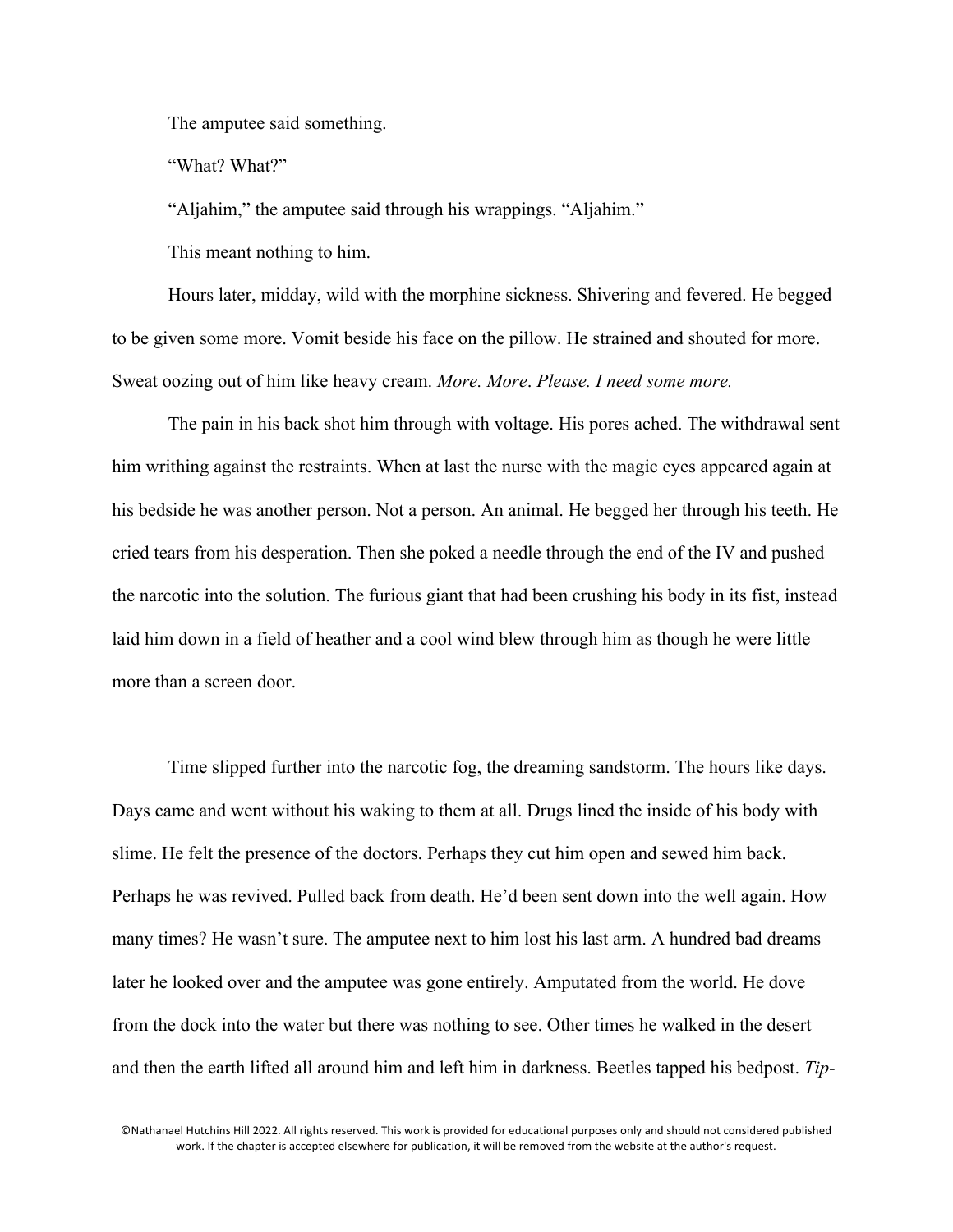*tip.* The ceiling crumbled into his eyes and off the blades of the Chinook ceiling fan. He slept at the bottom of a well. He woke to numb, nausea, despair. *Mama! Aljahim.* And then a nurse with a black beard in a gown and a brimless cap fed his arm and he was a screen door again. Thank you. Thank you. See you later alligator. Vemos mañana.

And then suddenly, out of a dream, he jolted and was awake again instantly to the sound of gunfire. It was night. Not a dream. Smart, quick bursts. Flashes of yellow light, like lightning through the window, under the door. Adrenaline skating through his veins to ignite his heart. He struggled against his restraints but there was no give. There were people shouting, barking commands through the door. He could almost understand them. More gunfire. The sound of small explosions. The lights went out. Even the machines went dark. He heard them busting through doors and moving through the building—the hospital, the dungeon, or whatever it was. And then the voices were near, just outside the metal door:

"Device in place. Three. Two. One. Execute!"

A flash of light and another blast. Metal and rock breaking and crumbling. A cloud of invading smoke and dust. And then no sound but a ringing in the ears. Deaf. He choked, coughed. Spat wet sand from his mouth. Watched as rifles with mounted lights on their muzzles searched the clouded room like alien machines. Two beams came to rest on him. In the dark he watched the mouths move beneath their android night vision goggles. They were speaking to him but he couldn't hear a word. One knelt by the bed and pulled loose the bandage that held closed his jaw. Then the soldier shouted into his ear:

"What's your name?!"

"Who are you?!"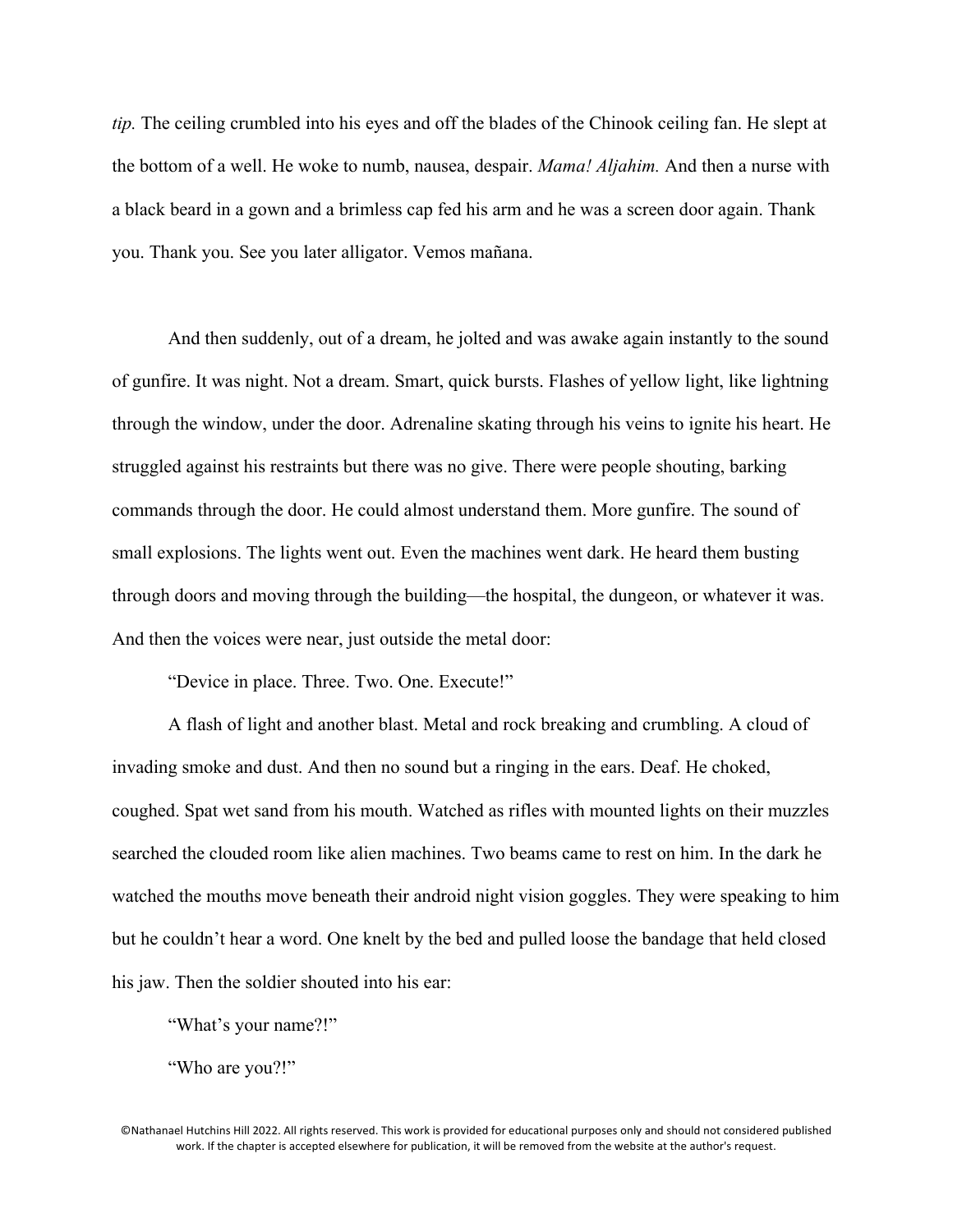He blinked back at them, scrambling for replies. He didn't know. Couldn't remember. How could he possibly know who he was? How could he possibly not know? Words turned to dust in his brain as he reached for them.

Once he had leapt from the end of a dock into a lake. Later he had run over rocks and dry brush in his boots and then the earth lifted silently into the air and covered over everything. He shook his head and blinked.

"Help me," he thought he said. "I don't know." He couldn't hear is own voice.

The dust drifted to the floor. The black-suited soldiers came through the room searching but not finding anyone else to shoot. The fighting stopped, but their rushed, urgent movements didn't cease. Two of the soldiers conferred. In another moment they released his restraints and his bodied lifted, like a skiff free from heavy anchor.

The soldiers in black kept speaking intently—worriedly—he assumed about what to do with him. Then a stretcher appeared from some other soldier, and the two arguers hoisted him up and dodged their way out the door, through the small corridors of the building. There were bodies—doctors, nurses, other men in kufis—the burning smell of gunfire, the chemical smell of explosions, and suddenly they were borne out into the cold, desert night. Stars overhead like sparkling blue jewels, shockingly bright. No moon. The fresh cold air was a pleasure and a torment. Hurt his throat as he breathed. The gooseflesh on his arms and body screamed along his nerves.

They humped down the streets of the dark village cut into the side of a small mountain. There was another like him on another stretcher, in the line of black-suited soldiers, being carried ahead of him. The world seemed familiar to him. The shapes of the buildings. The smell of wood